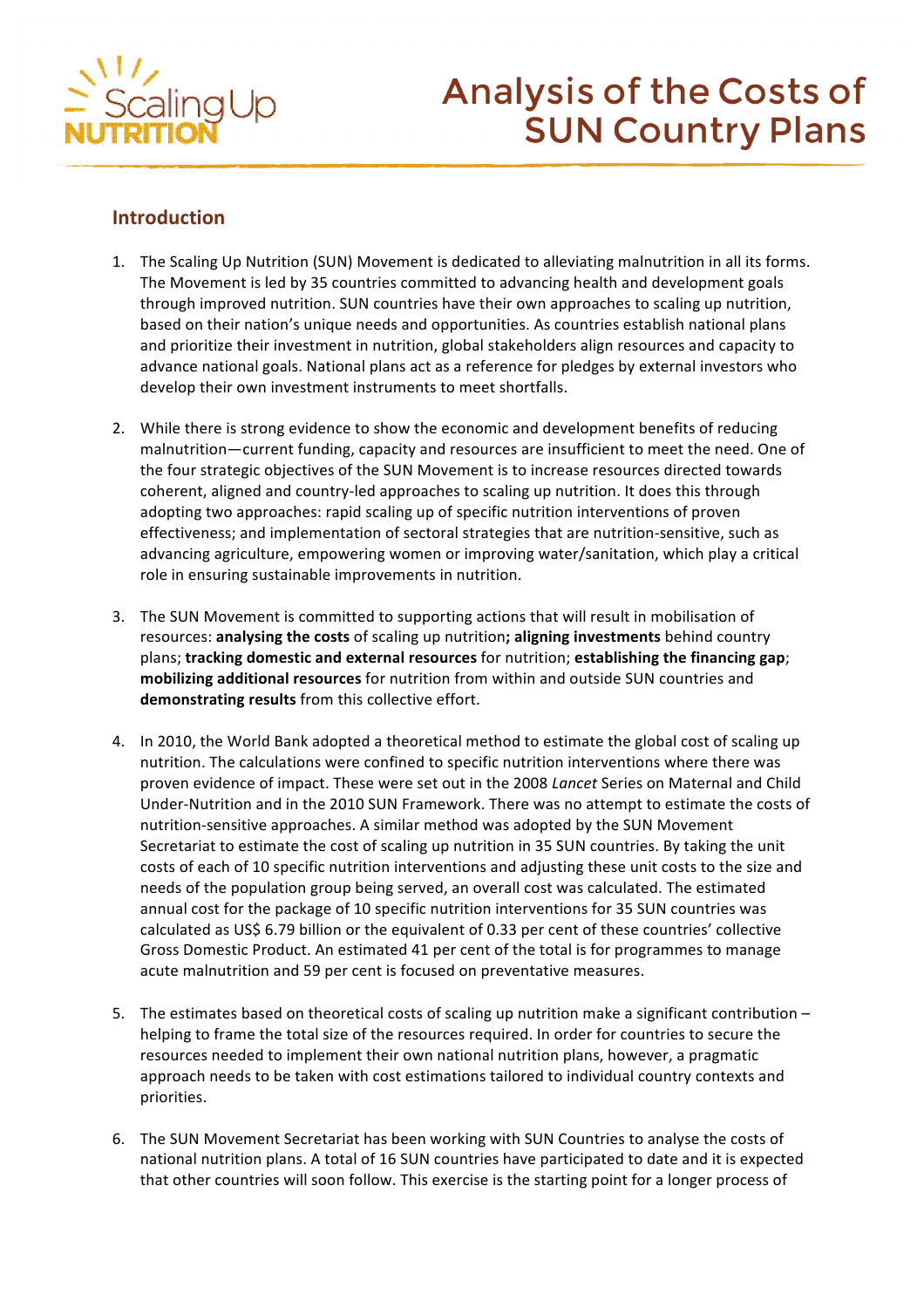working with SUN countries to mobilise resources. It is the beginning of a 'conversation' between SUN country governments and development partners to understand the basis on which countries calculate their nutrition costs; how they track funding sources - both from the government and from outside government; and how they estimate the financial gap. As understanding about the implementation and costing of nutrition-specific and nutrition-sensitive strategies increase, SUN countries will refine their nutrition plans and update costs. This paper reports on the findings of the first step in this longer engagement with SUN countries: understanding the basis for SUN country calculation of nutrition costs. The figures will change over time as SUN countries refine their plans and revise costs accordingly.

# **Costs of National Plans to Scale Up Nutrition**

7. There are currently 35 countries in the SUN Movement. Some of these have not vet completed their costed national plans or have newly joined the Movement. In the period March-April 2013, the SUN Movement Secretariat worked with 16 SUN countries to analyse and compare the costs of national plans. In addition, visits were undertaken to six of the 16 countries (*Bangladesh, Kenya, Madagascar, Mozambique, Nepal and Sierra Leone*) in order to gain a better understanding of how countries had costed their plans and what elements were or were not included. The content and costs of the 16 plans were not revised in any way. Instead the exercise sought to present the existing content of the plans in a way that highlighted the allocation to key elements of the plans, and identified the areas where resources were lacking. By breaking

## **Box 1: Countries Participating in the Costing Exercise with Time Period of Plan**

- 1. Benin *(2012 – 2015)*
- 2. Burkina Faso *(2010 – 2015)*
- 3. Kenya *(2013- 2017)*
- 4. Madagascar *(2012 – 2015)*
- 5. Mozambique *(2011 – 2015)*
- 6. Nepal *(2013 – 2017)*
- 7. Rwanda (2012; 2013 under revision)
- 8. Sierra Leone *(2012 – 2016)*
- 9. The Gambia  $(2011 2015)$
- 10. Uganda *(2012 – 2016)*
- 11. Yemen *(2013)*
- 12. Bangladesh *(2011 – 2015)*
- 13. Tanzania *(2012 – 2016)*
- 14. Haiti *(2013-2017)*
- 15. Malawi (2012-2016; costed 2009-2011)
- 16. Senegal *(2012-2016)*

down each plan into its core component elements and re-categorising all planned activities and inputs within a set of 3 broad categories - nutrition specific actions; nutrition sensitive sectoral strategies; and governance SUN country governments and development partners can better assess and compare needs with existing resources.

- 8. Of the 16 costed plans, 13 cover four to six year planning periods and fall within a timeframe that spans from 2010-2012 to 2015-2017. The exceptions are Malawi, Rwanda and Yemen. See **box 1.**
- 9. The three broad categories and their sub-categories used to classify the 16 plans are shown in **box 2.** The costs for each sub-category cover the full costs of delivering a particular intervention (i.e. assuming existing coverage levels are zero) and include the costs of capacity development such as training additional staff, programme management.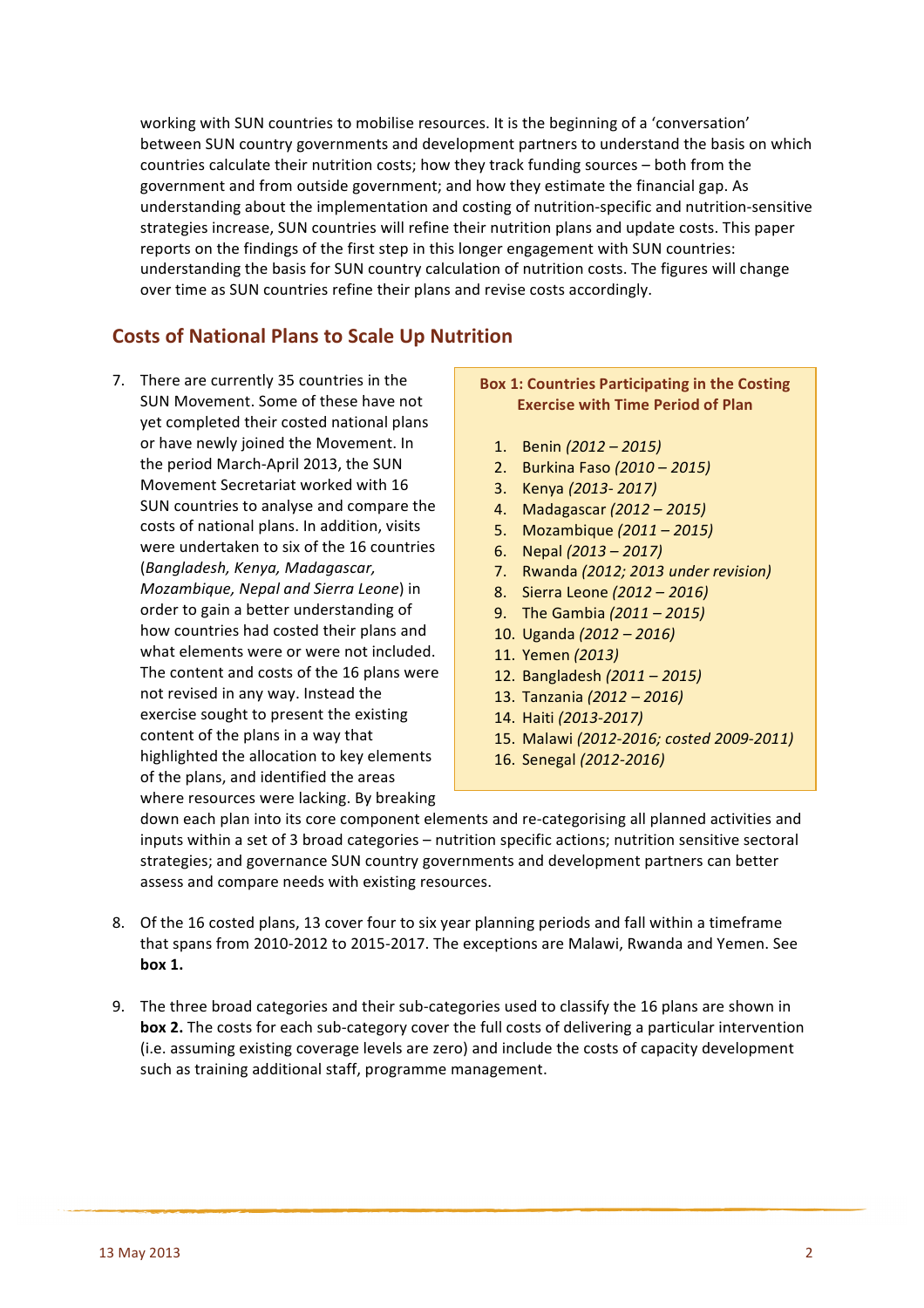#### Box 2: Categories and Sub-Categories of National Plans to Scale Up Nutrition

- **1. Specific nutrition actions** refer to all interventions included in the 2010 SUN Framework, based on the 2008 *Lancet* Series on Maternal and Child Under-nutrition. Specific nutrition actions target mostly women and children and are grouped into:
	- Good nutrition practices, including maternal, infant and young child feeding (IYCF) and healthy diet.
	- *Vitamin and mineral intake*, including supplementation and fortification.
	- Acute malnutrition management, including severe and moderate acute malnutrition.
	- *Enrichment of the diet nutrient density* of young children (6-23 months of age) and pregnant and lactating women.
- **2.** Nutrition-sensitive sectoral strategies address the underlying causes of poor nutrition and complement specific nutrition actions. The strategies are implemented through a range of sectors and target different groups of people. These interventions are grouped into:
	- *Food security (this includes agriculture, food systems and social protection)* strategies that increase availability of, and people's access to, nutritious foods.
	- *Care environment:* strategies designed to empower women so that they are better able to provide appropriate nutritional care to their households – especially to themselves and their children.
	- Health, water and sanitation: strategies that improve access to health services (including those for reproductive health, drinking water and sanitation facilities).
- **3.** Governance refers to all interventions aimed at strengthening national and sub-national capacity to bring together stakeholders and to enable them coordinate effectively. Governance actions are grouped into:
	- *Coordination and information management*.
	- Advocacy, communication and policy development.
	- *System capacity building*, which aims to increase capacity at different levels for overall coordination, policy development, planning, budgeting, information management (monitoring, evaluation and data analysis), advocacy and communication.

#### **Overview of National Plans to Scale Up Nutrition**

- 10. The total cost of the 16 National Plans to Scale Up Nutrition spanning a timeframe 2010-2012 to 2015-2017 is \$12.5 **billion** equivalent to \$2.7 billion per year. The total figure is reduced to \$4.5 billion when the \$8 billion cost of Bangladesh's plan to support nutrition-sensitive food systems is taken out. In general, however, costs remain relatively low. In 12 of the 16 plans, the per capita annual cost is lower than **US\$3.5.**
- 11. **Figure 1** shows how total costs are distributed across the three categories: specific nutrition interventions, nutrition-sensitive strategies and governance, in each country. The graph in figure 1 reflects the diversity of the plans and how different countries have prioritized different elements. The uniqueness of each country plan reflects the differences in national context and government priorities. It highlights differences in the degree of investment from national and external sources.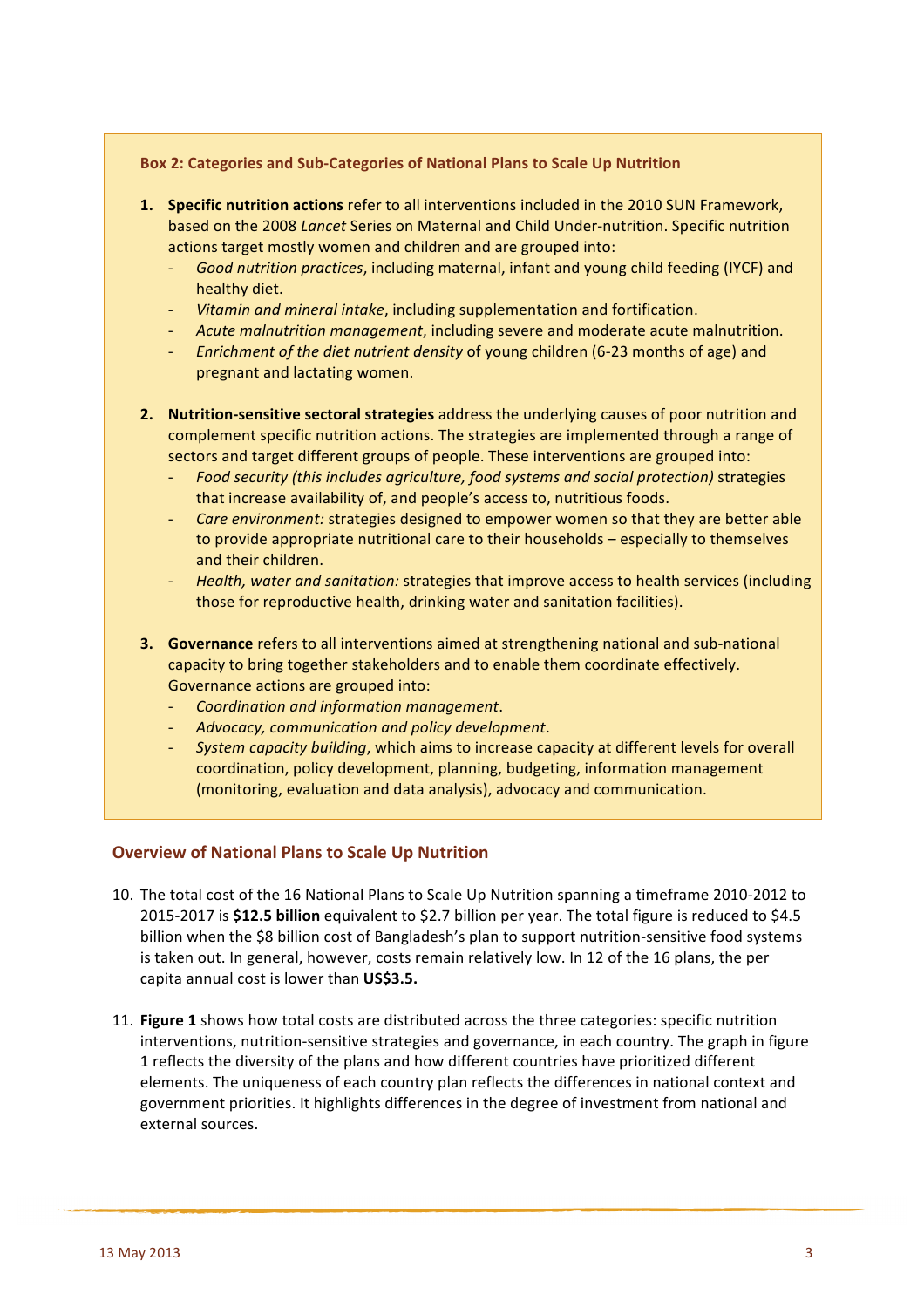#### **Box 3: Prioritising Categories: Kenya and Sierra Leone**

Kenya's nutrition plan has deliberately focused on interventions that fall under the mandate of the Ministry of Health, which is largely responsible for the delivery of specific nutrition interventions. The Government of Kenya views the scaling up of nutrition-specific interventions as a major priority. Nutrition-sensitive strategies are being pursued through other sectors in Kenya and fall under the mandate of other Ministries. The Government is currently calculating these costs so that a comprehensive total cost for scaling up nutrition can be estimated. The Government of Sierra Leone has taken a different approach. It recently produced its Food and Nutrition Security Policy with a strong focus on food security. The distribution of costs is therefore heavily skewed to nutritionsensitive approaches.

12. In many of the plans, the cost for the entire period of the plan has been broken down by year. These annual costs tend to be similar across the years and do not take into account changes expected through increased coverage of programmes and the potential impact in terms of reduced malnutrition rates associated with scaling-up.



*Note:* The detail of breakdown for Malawi and Senegal has not been included in this graph as these countries *are in the process of revising some costs.*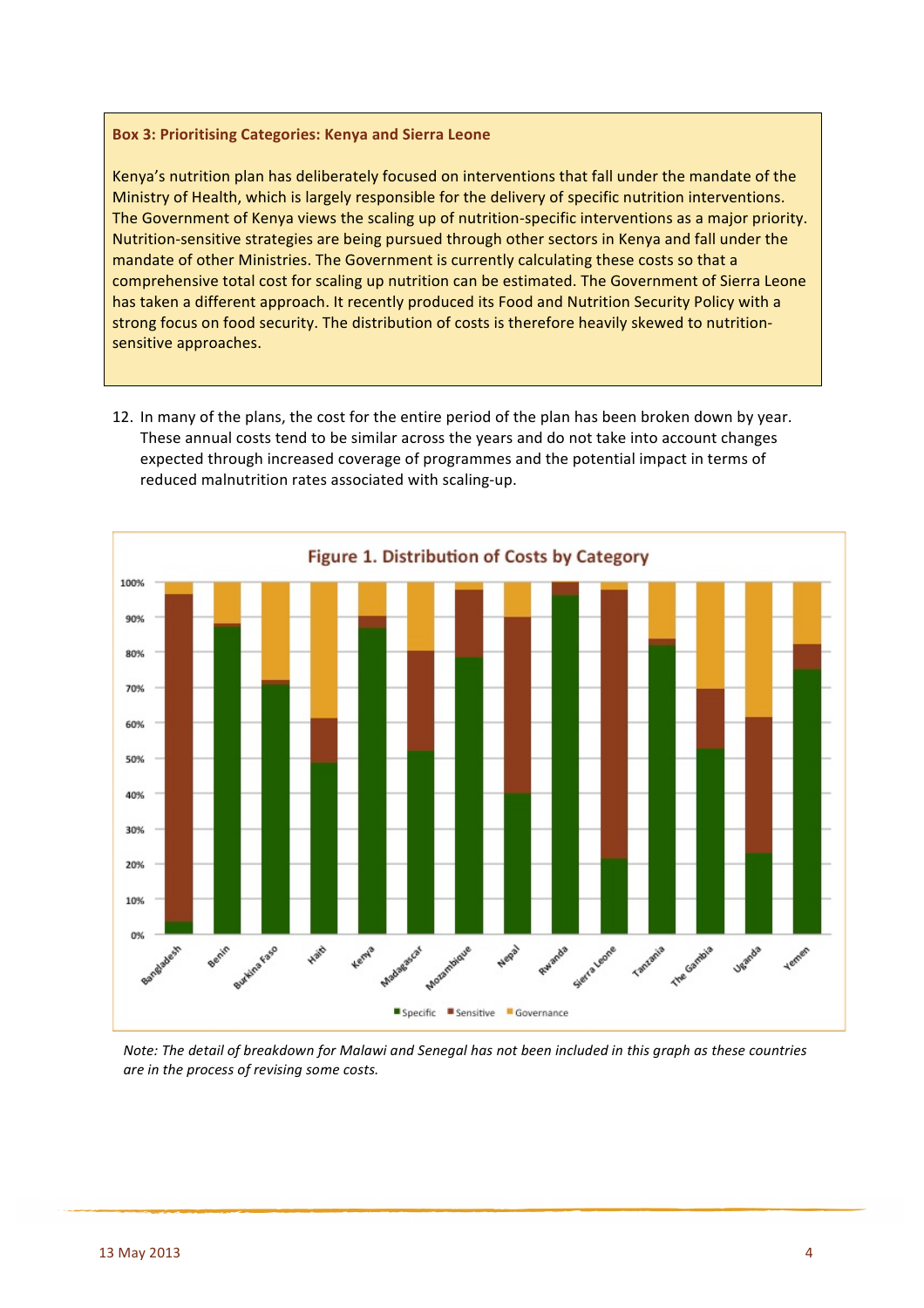## **Overview of Costs of Nutrition-Specific Interventions**

- 13. Figure 2 shows the distribution of nutrition-specific costs by sub-category. All national plans include specific nutrition actions encouraging both good nutrition practices (e.g. optimal breastfeeding and complementary feeding, hand washing and nutrition education) and improved vitamin and mineral intake. There are variations in terms of scale of interventions and target population. Several plans do not include the costs relating to the management of acute malnutrition or enriching the nutrient density of diets consumed by young children, pregnant and breastfeeding women. There are several reasons for these omissions. Countries may assume estimate costs.
- 14. In total over the time period 2010-2012 to 2015-2017, around \$2.5 billion is for specific nutrition actions in the 16 costed plans with the following break-down:
- \$1.1 **billion** for the promotion of good nutrition practices.
- \$555 million for vitamin and mineral intake, including supplementation, fortification and deworming.
- **\$542 million** for acute malnutrition management.
- \$249 million for provision of fortified complementary foods for young children and pregnant and lactating women. This intervention is included by three countries, Mozambique (annual average cost of \$35 million) Madagascar (annual average cost of \$560,000) and Sierra Leone (annual average cost of \$14 million).



*Note:* The detail of breakdown for Malawi and Senegal has not been included in this graph as these countries *are in the process of revising some costs.*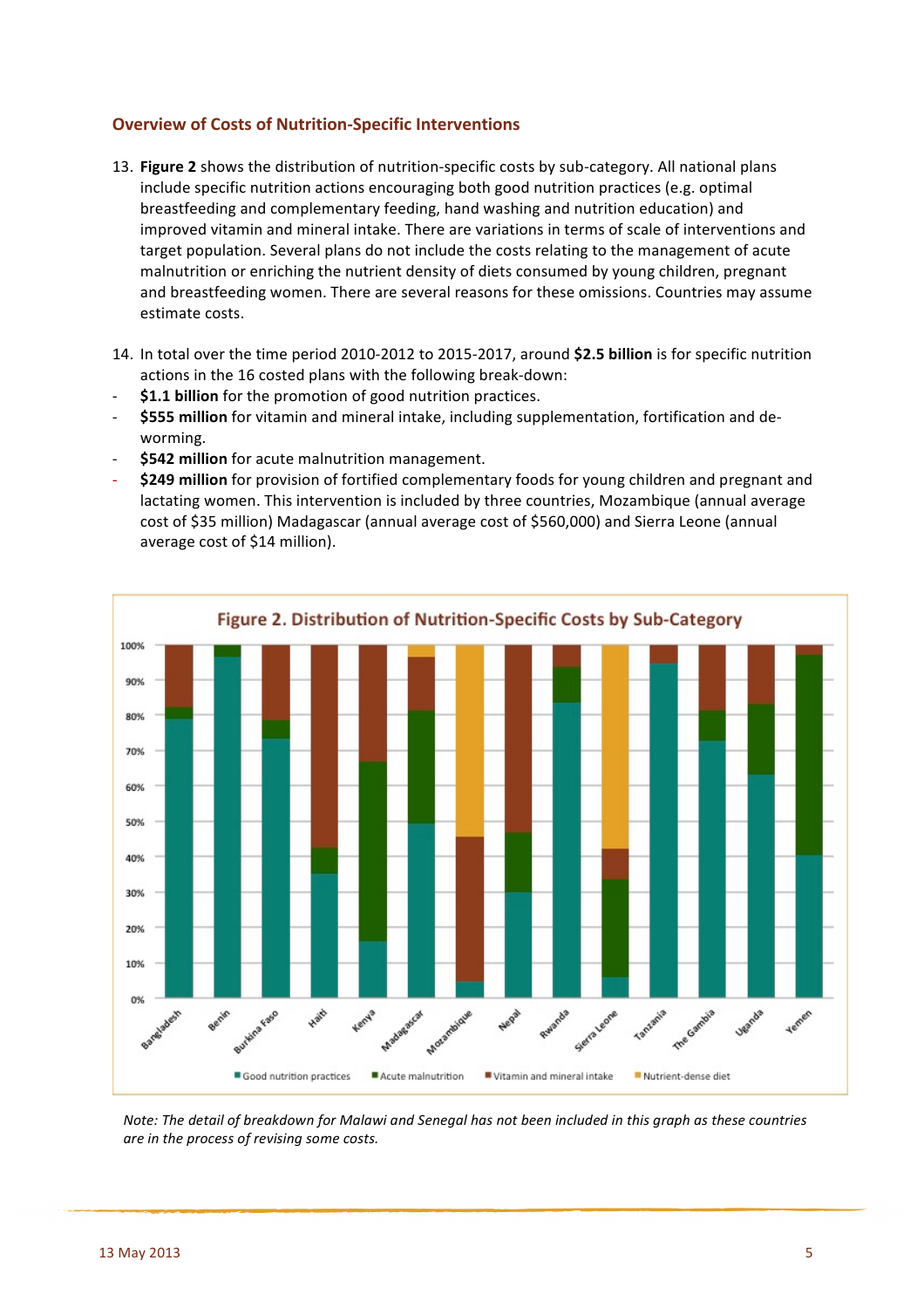#### *Good nutrition practices*

- 15. The annual average cost across the 16 plans for the promotion of good nutrition practices is \$22 million. This means that on average, the cost of promoting good nutrition practices was calculated as \$22 million with variations between countries due partly to the size of the target population. The highest costs are in Bangladesh (\$52 million), Yemen (\$54 million), Rwanda (\$74 million) and Tanzania (\$82 million).
- 16. Good nutrition practices are described in more detail in **box 4** and include interventions grouped into three sub-categories:
- Maternal and Infant and Young Child Feeding (IYCF) that account for a total of \$508 million (annual average \$148 million).
- Healthy Diet that account for a total of \$508 million (annual average of \$105 million).
- Unclassified (inseparable between IYCF and Healthy Diet) that account for a total of \$164 million (annual average of \$91 million).

#### **Box 4: Good Nutrition Practices**

The Maternal and IYC Feeding sub-category includes three key interventions: (1) promotion of optimal breastfeeding (exclusive for six months and continued up to two years and beyond); (2) promotion of adequate complementary feeding between six and 23 months of age; and (3) handwashing. In addition, it includes actions to promote, support and protect key feeding practices for mothers and children. These are the implementation of legislation such as the Code of Marketing of Breast-Milk Substitutes and Maternity Leave as well as Baby Friendly Facilities and/or Hospital Initiatives, the Child Friendly Community Initiative and other community-based programmes that combine child growth monitoring with promotion. Nutrition education for women of reproductive age, and for pregnant and breastfeeding women, and hygiene and hand-washing are also covered in this sub-category.

The Healthy Diet sub-category includes promotion of healthy feeding practices and lifestyle. It covers different types of nutrition education activities within schools, communities and households. Although it targets mostly school children and adolescents, the wide range of people that are addressed through education reflect the priority of governments to promote healthy nutrition as a whole-of-society approach. Activities included in this sub-category are broadly aimed at preventing over-weight, obesity and non-communicable diseases.

*Note:* The detail of breakdown for Malawi and Senegal has not been included in this graph as these countries *are in the process of revising some costs.* 

#### *Vitamin and Mineral Intake*

17. The annual average cost across 16 plans for vitamin and mineral intake is \$8.47 million. The highest costs are in Mozambique (\$26 million) and Kenya (\$47 million).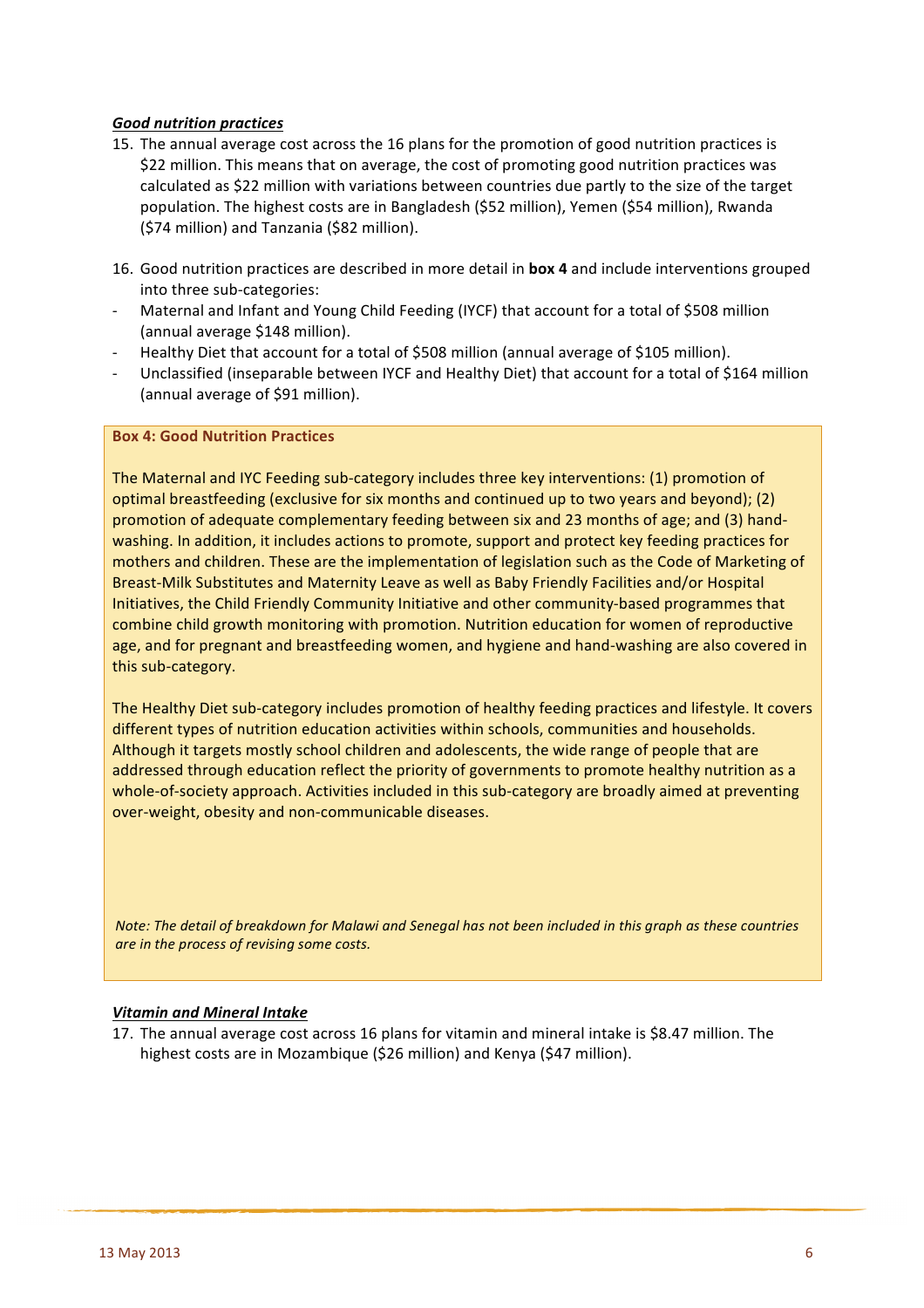#### **Box 5: Vitamin and Mineral Intake**

Most countries include at a minimum vitamin A supplementation, de-worming, and iron and folic acid supplementation. Many countries include food fortification, salt iodization and the provision of micro-nutrient powders for young children (though not for pregnant and breastfeeding women). Some countries include zinc treatment for diarrhoea.

18. It is difficult to breakdown costs of specific components within the vitamin and mineral intake category. Since these interventions are delivered through the health system, supporting activities such as training, guideline development and procurement are combined and are not disaggregated for vitamin A, de-worming or pre-mix fortification.

#### *Acute Malnutrition Management*

- 19. The annual average cost across 16 plans for acute malnutrition management is \$15 million. The highest costs are in Kenya (\$73 million per year) and Yemen (\$76 million per year). Most country plans address the management of both moderate and severe acute malnutrition. Support activities such as training, supervision, guideline development and procurement are bundled together without distinguishing between severe and moderate acute malnutrition.
- 20. The overall cost for acute malnutrition management is low, however, particularly in countries that have a high wasting prevalence. Out of the \$542 million for acute malnutrition management, \$364 million is for Kenya alone (in a five year plan including an emergency nutrition component) and \$76 million is for Yemen (in a one year plan).
- 21. One possible explanation for the lower than expected costs in this area is that projections for scale up are limited. Further assessment is necessary to understand if and how structures and resources are expected to expand with increased coverage. In some countries, management of acute malnutrition may be seen as the responsibility of international actors during emergencies and therefore is not included in country costed plans. Further analysis and work with countries will assist in determining if plans underestimate acute malnutrition management.

## *Enhancement of the nutrient density of the diet of young children and pregnant and lactating women*

22. Three country plans (Sierra Leone, Madagascar and Mozambique) include the diet enrichment of young children and pregnant and lactating women through the provision of fortified supplements in areas with the highest burden of chronic under-nutrition. This is highlighted in **figure 2.** Surprisingly, this sub-category is absent from the majority of plans. Most country plans address the availability and accessibility of nutritious food through nutrition-sensitive interventions in agriculture and social protection without necessarily targeting the groups that have the highest nutritional requirements, namely women and young children.

#### **Overview of Costs of Nutrition-Sensitive Strategies**

23. The majority of the 16 plans include nutrition-sensitive sectoral strategies, mostly in the domain of food security and agriculture, public health and improved access to water and sanitation. In Nepal, Uganda, Madagascar and Mozambique, nutrition-sensitive approaches are including in the national nutrition plans but estimating the costs and securing the resources to implement these approaches requires buy-in from the responsible Ministers and senior government officials. In the case of Bangladesh and Sierra Leone, the costing of the nutrition-sensitive components is derived by combining inputs from national agriculture and health plans.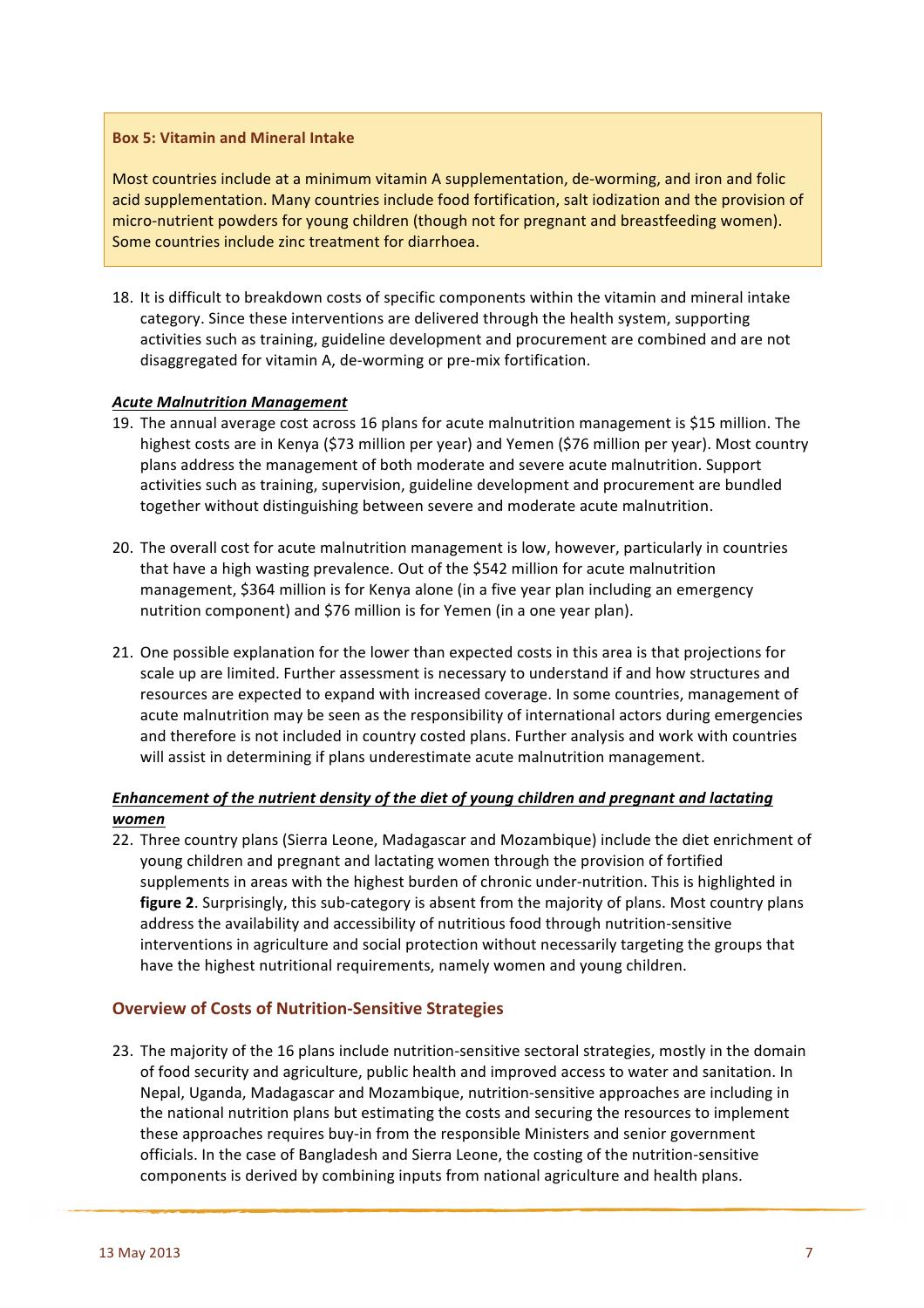- 24. Ideally, countries establish a single expected set of nutrition-focused results that applies to all sectors (often referred to as a common results framework) and that can be used to map out and link costs across different sectoral budgets. This is the approach that has been pursued in Nepal, Sierra Leone and Bangladesh. The resulting combined plan does not reduce the focus on specific nutrition actions but alters the proportional distribution of costs between the three different cost categories. By developing a common results framework, different plans can be linked, which will facilitate leveraging of contributions from different sectors and related partners.
- 25. In total over the time period 2010-2012 to 2015-2017, approximately \$9.3 billion is for nutritionsensitive actions in the 16 costed plans including \$8.5 billion in Bangladesh, \$438 million in Sierra Leone, and \$315 million in all other countries combined. The break-down is:
- \$8.9 **billion** for the promotion of nutrition-sensitive food security (food systems). This includes a large portion for Bangladesh (\$8 billion) and Sierra Leone (\$217 million).
- \$1.6 million for interventions enhancing caring environments.
- **\$409 million** for interventions in public health services, including improved water and sanitation.
- 26. Figure 3 shows the distribution of nutrition-sensitive costs by sub-category. The prioritisation and costs of different categories of nutrition-sensitive strategies closely reflect the different national contexts. In addition to differences in the underlying causes of malnutrition in these settings, the balance also reflects the associations and operational relations between line ministries in terms of coordination and planning.



*Note:* The detail of breakdown for Malawi and Senegal has not been included in this graph as these countries *are in the process of revising some costs.*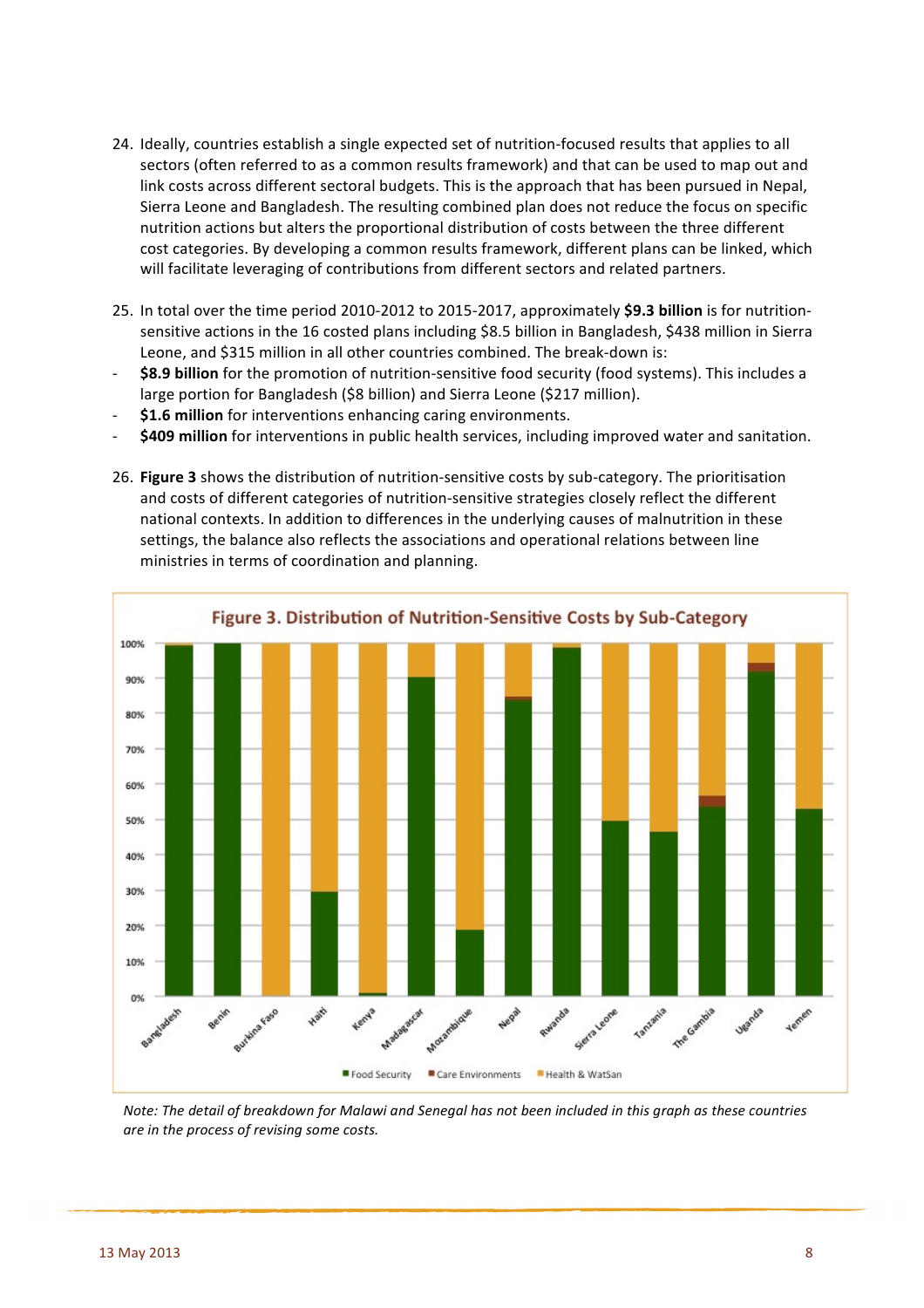## **Food Security (covers agriculture, Food Systems and Social Protection)**

- 27. The annual average cost across 16 plans for the promotion of nutrition-sensitive food security is \$127 million with the highest costs in Nepal (\$16 million), Sierra Leone (\$43 million) and Bangladesh (\$1.7 billion). The distribution of interventions aimed at food security varies considerably across countries, as seen in **figure 4**.
- 28. Interventions under this category have been grouped into four sub-categories:
- Enhanced food availability accounts for a total of \$5.4 billion.
- Enhanced food accessibility accounts for a total of \$3.2 billion.
- Supplementary feeding (resilience) accounts for a total of \$256 million.
- Unclassified (inseparable among availability, accessibility and resilience) accounts for a total of \$80 million.
- 29. The distribution of interventions aimed at increased availability and accessibility varies considerably across countries. The range of actions included provide useful guidance on definitions and selection of nutrition-sensitive activities.

#### **Box 6: Food Security**

Interventions under the 'food availability' sub-category are mostly carried out through the agriculture sector and include:

- Increasing production of diverse foods including small livestock with attention given to traditional and culturally acceptable food sources (with very strong links to the promotion of healthy diets and sustainable consumption patterns).
- Enhancing quality and safety of foods.
- Providing for food storage, preservation and processing.
- Enabling school gardening for improved production of fruits and other nutrient-dense foods. Absent from all plans is market access as a key delivery channel for nutritious food.

Interventions under the 'food accessibility' sub-category focus on vulnerable groups, especially poor households, and include:

- Food or cash for work or other types of social protection schemes.
- Income-generating activities for female producers, including provision of subsidies for animal breeding.

Interventions under 'supplementary feeding' (resilience) include:

- School feeding programmes.
- Food provision for people living with TB, HIV/AIDS, orphans and vulnerable children and other vulnerable people.
- Food provision for families with people living with chronic diseases.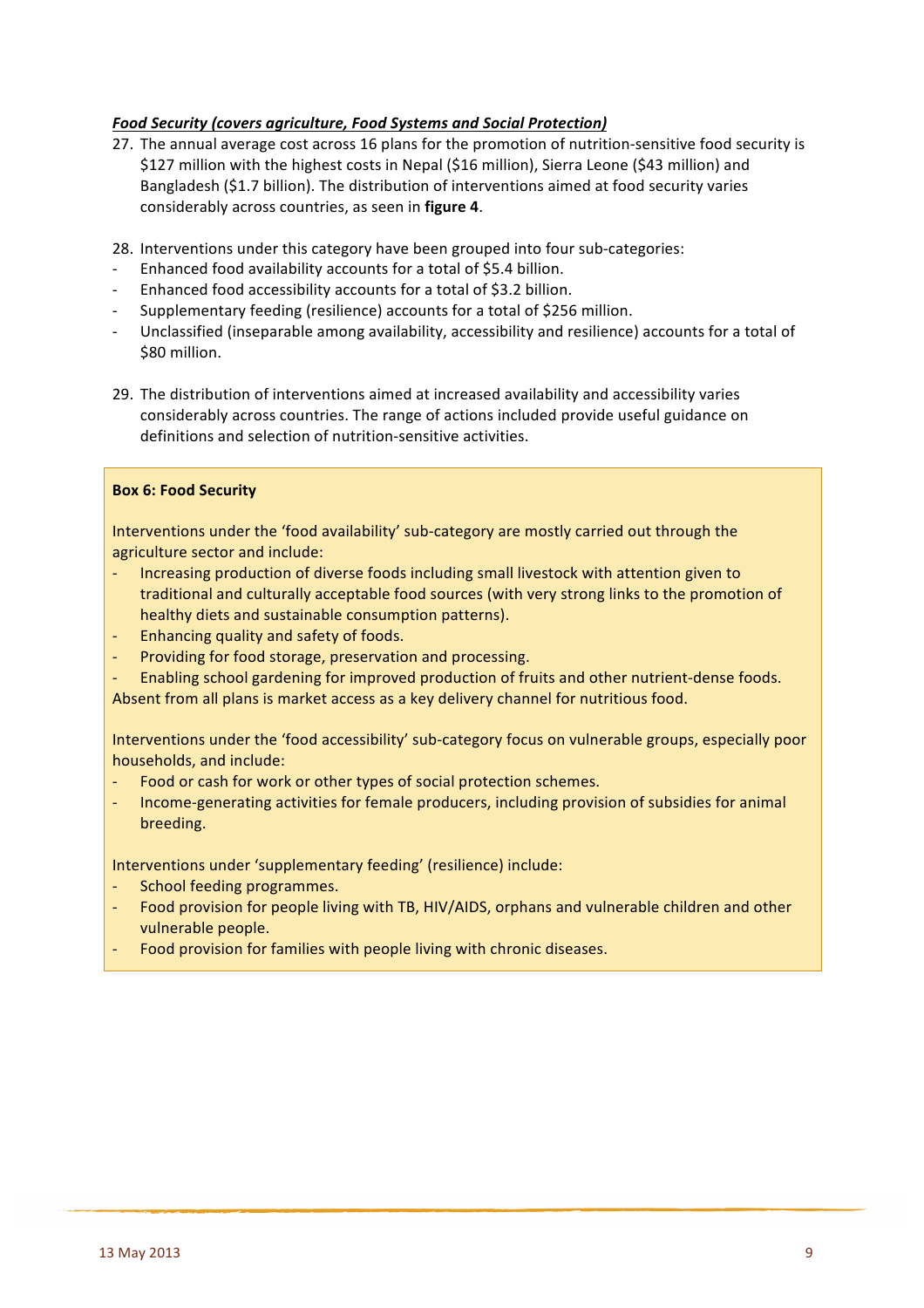

*Note: The detail of breakdown for Malawi and Senegal has not been included in this graph as these countries are in the process of revising some costs.* 

#### *Care environment*

**30.** Only three countries, Nepal, the Gambia and Uganda, included interventions purposefully directed to gender empowerment. These interventions total \$1.6 million.

#### **Box 7: Women's Empowerment**

Examples of women's empowerment in costed plans include:

- Advocate and seek solutions for the reduction of the workload of women, especially pregnant and breastfeeding women (Uganda).
- Promote labour-saving devices to reduce the workload of women. Sensitise the public on the link between girls' education and improved nutrition outcomes (the Gambia).
- Provide support for clean and cheap energy sources to reduce the workload of women (Nepal).

#### **Public health services and increased access to improved water and sanitation**

- 31. The annual average cost across the 16 plans for the promotion of nutrition-sensitive interventions in public health services, including improved water and sanitation, is \$6 million with the highest costs in Mozambique (\$13 million) and Sierra Leone (\$44 million). Interventions under this category have been grouped into the following sub-categories:
- Enhanced access to public health services relevant to nutrition outcomes account for a total of \$292 million.
- Enhanced access to reproductive health services account for a total of \$33 million.
- Enhanced access to improved sanitation and water supply accounts for a total of \$84 million.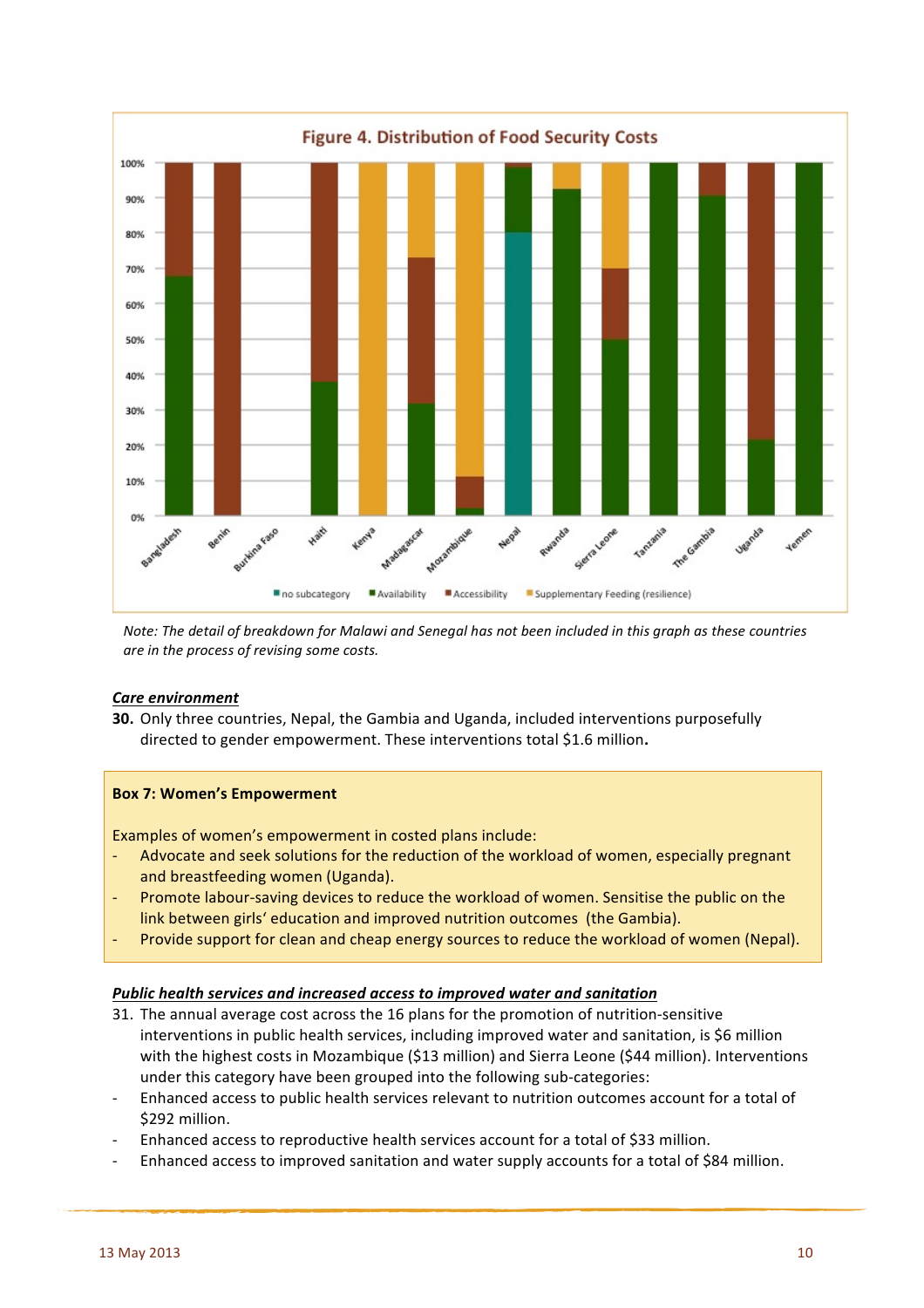## **Box 8: Public Health Services and Water and Sanitation**

Examples of public health services in costed plans include:

- Access to public health services
	- $\circ$  Management and control of diet related Non-Communicable Diseases (Haiti, Kenya)
	- $\circ$  Provide intermittent preventive treatment of malaria (Mozambique, Haiti, Sierra Leone)
	- $\circ$  Provide and promote use of long-lasting insecticide treated mosquito nets (Sierra Leone, Rwanda, Haiti)
	- $\circ$  Nutrition counseling and support for People Living with HIV and TB (Sierra Leone, Haiti)
- Access to reproductive health
	- $\circ$  Improve access to family planning (Uganda and Rwanda)
	- o Address early pregnancy (Mozambique)
	- o Create adolescent friendly health facilities (Sierra Leone)
	- $\circ$  Link community-based birth waiting homes with peripheral health facilities (Sierra Leone)
- Access to improved water and sanitation facilities
	- o Promote household water treatment options (Sierra Leone)
	- o Restore and maintain water schemes (Sierra Leone)
	- o Promote Community Led Total Sanitation (Sierra Leone)
	- $\circ$  Improve access to appropriate water and sanitation facilities in schools (Rwanda)
	- $\circ$  Increase awareness on water safety plans and appropriate storage of water (Nepal)
	- o Improve access and maintenance to water schemes (Madagascar)
	- $\circ$  Conduct open-defecation free campaigns (Nepal)

#### **Overview of Costs of Governance for Nutrition**

- 32. All 16 plans include the cost of building governance for both specific nutrition interventions and nutrition-sensitive approaches, with attention given to a wide range of supporting activities such as policy development, coordination, information management, advocacy and communication and system-wide capacity building. This may indicate an opportunity for immediate financing to foster an enabling environment for future investments directed at interventions.
- 33. In total over the time period 2010-2012 to 2015-2017, approximately \$732 million is to support nutrition governance:
- **\$352 million** for coordination and information management.
- **\$352 million** for system capacity building accounts.
- \$78 million for policy development, advocacy and communication.
- 34. The overall average annual cost for governance across the 16 plans is \$11 million with the highest costs in Bangladesh (\$67 million per year), Tanzania (\$17 million per year), Kenya (\$16 million per year) and Yemen (\$31 million per year). Governance efforts and investments vary across countries, as seen in figure 5. In two countries, Malawi and Senegal, the governance cost represents 98 and 73 per cent, respectively, of the full costed plans.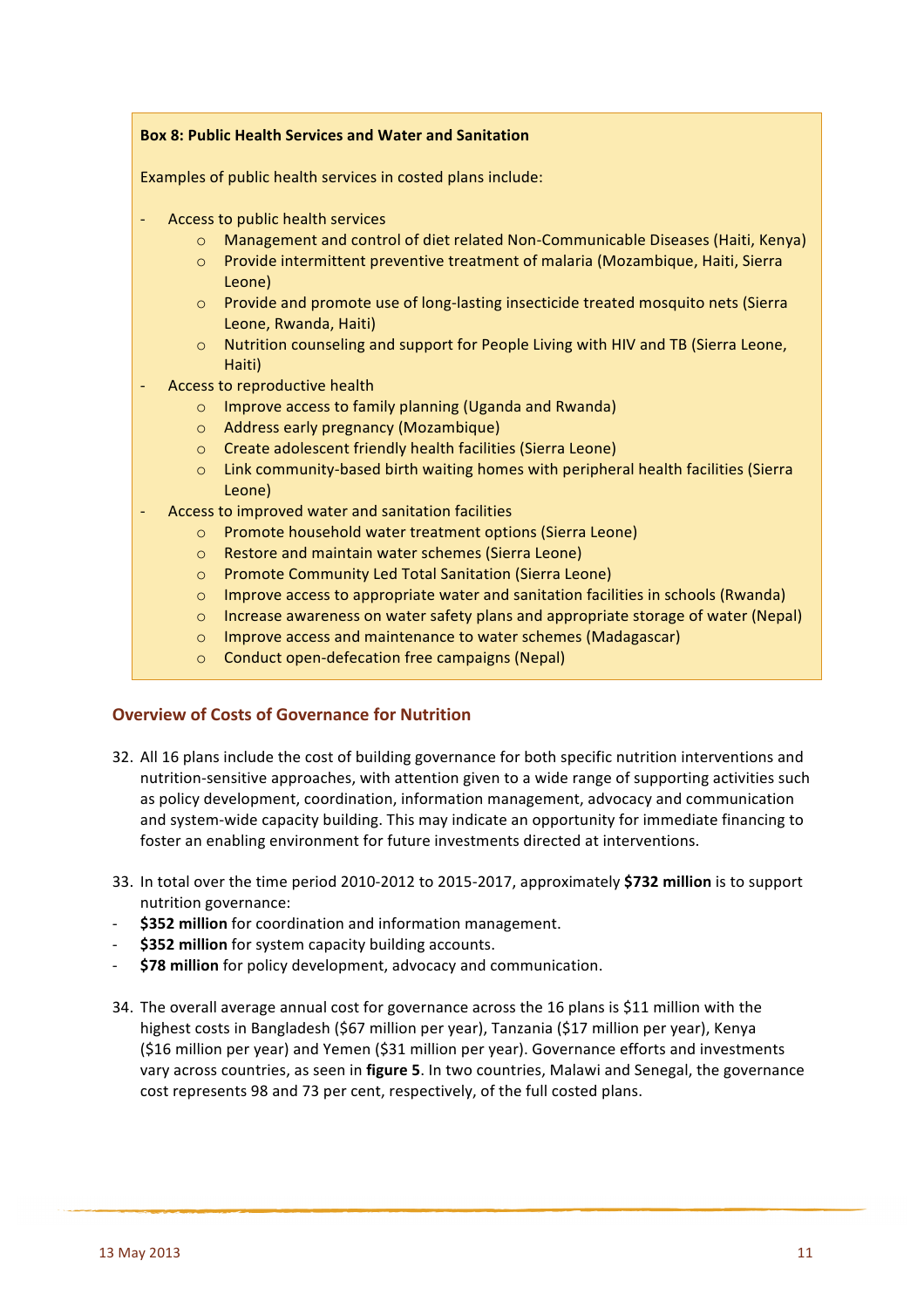#### **Box 9: Governance**

Examples of activities under each sub-category include:

- System-capacity building
	- $\circ$  Strengthened capacity to design, monitor and implement (Bangladesh)
	- $\circ$  Reinforcement of intra-ministerial coordination (Haiti)
	- $\circ$  Build capacity at county level for planning (Kenya)
	- $\circ$  Support for CSOs to develop action plans (Malawi)
	- o Coordination with CSOs (Burkina Faso)
- Coordination and information management
	- o Multi-sectoral coordination committees at local level (Nepal)
	- o Quarterly meeting to monitor cross-sectoral interventions (Sierra Leone)
	- $\circ$  Stakeholder mapping (Uganda)
- Advocacy and communication
	- $\circ$  Conduct advocacy sessions at all levels (Tanzania)
	- $\circ$  Use the Nutrition Business Plan to increase financing (The Gambia)
	- $\circ$  Develop an advocacy plan (Uganda)
- Policy development
	- $\circ$  Develop a comprehensive policy for Non-Communicable Diseases (Kenya)
	- $\circ$  Develop a right-to-food legislation (Nepal)

Costs of governance efforts are not equally distributed across countries, but most country plans have included costs for system capacity building and for coordination and information management, with less emphasis given to advocacy, communication and policy development.